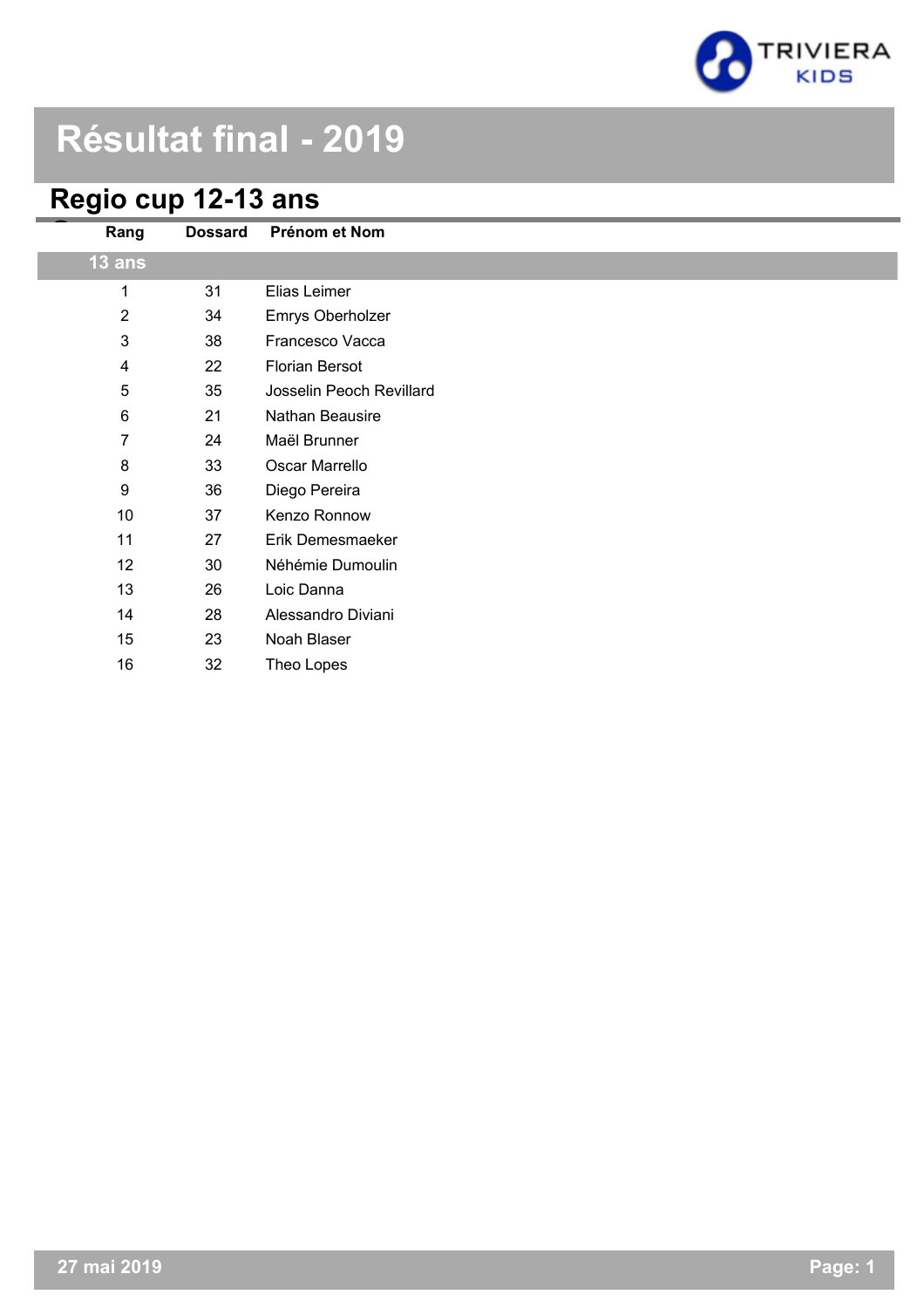#### **Regio cup 12-13 ans**

| Rang                    | <b>Dossard</b>   | Prénom et Nom             |
|-------------------------|------------------|---------------------------|
| 13 ans                  |                  |                           |
| 1                       | 4                | Amélie Gorka              |
| $\overline{2}$          | 14               | Manon Richard             |
| $\mathsf 3$             | 1                | Aliyah Abetel             |
| $\overline{\mathbf{4}}$ | 10               | Lou Losey                 |
| 5                       | 12               | Laurine Nicolas           |
| $\,6$                   | 20               | Ekaterina Vorobyova       |
| $\overline{7}$          | 18               | Elia Ruiz                 |
| $\bf 8$                 | 16               | Marie Romanens            |
| $\boldsymbol{9}$        | $\boldsymbol{9}$ | Citalli Lopezmalo Fischer |
| 10                      | 19               | Leticia Schelker          |
| 11                      | $\overline{7}$   | Alix Joseph               |
| 12                      | 17               | Giulia Rubin              |
| 13                      | 13               | Loane Oppliger            |
| 14                      | $\overline{2}$   | Julie Cruchet             |
| 15                      | 5                | Alice Gremeaux            |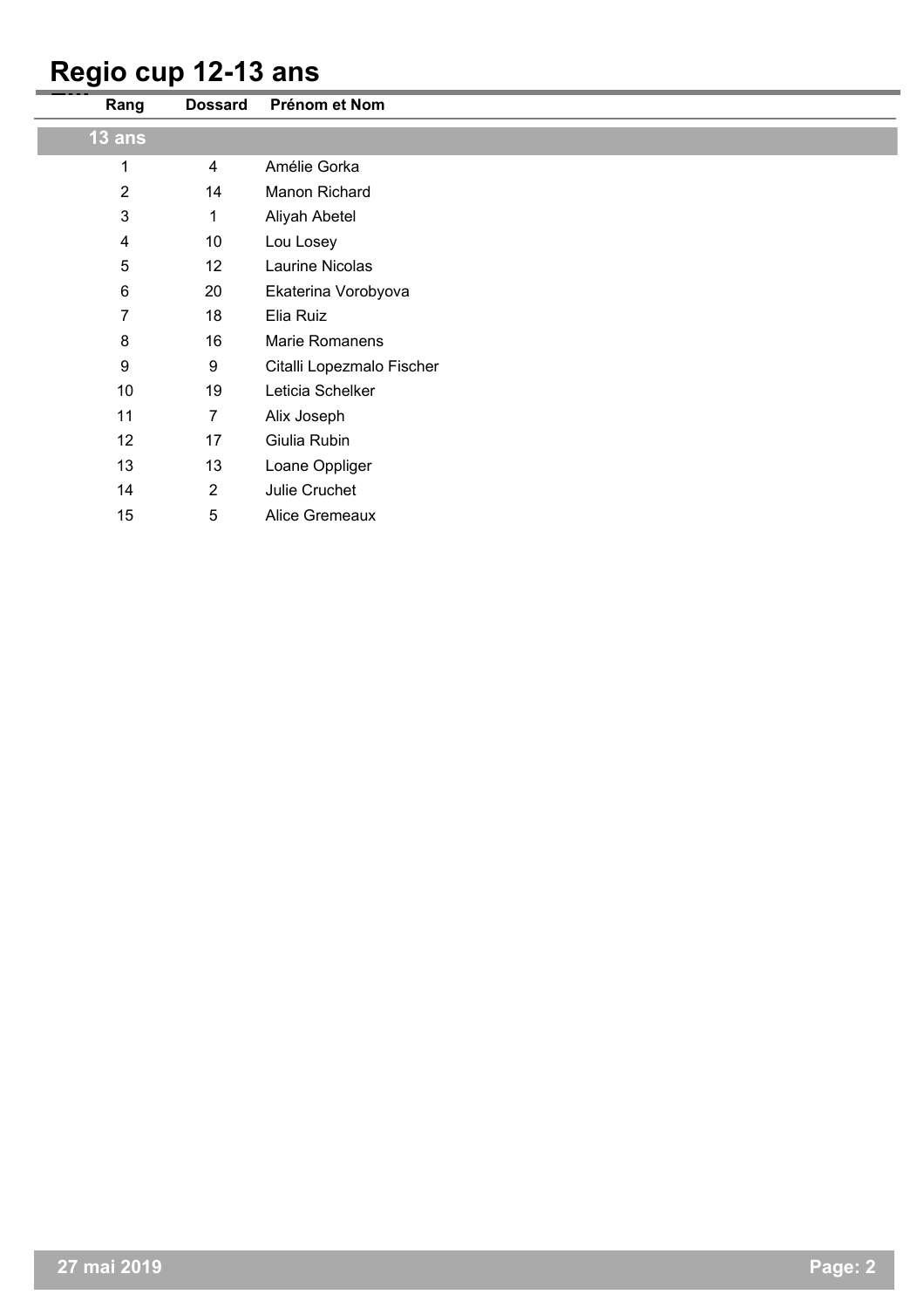#### **Regio cup 10-11 ans**

| Rang                    | <b>Dossard</b> | Prénom et Nom             |
|-------------------------|----------------|---------------------------|
| $11$ ans                |                |                           |
| 1                       | 77             | Sam Rossier               |
| $\overline{2}$          | 74             | Naël Gumy                 |
| $\mathbf{3}$            | 78             | Hugo Ruiz                 |
| $\overline{\mathbf{4}}$ | 72             | <b>Aurelien Gallusser</b> |
| 5                       | 73             | Santiago Garcia           |
| $\,6$                   | 71             | Kerwan Dunand             |
| $\overline{7}$          | 69             | Kenzo Ayala               |
| $\bf 8$                 | 76             | Hugo Romanens             |
| $\boldsymbol{9}$        | 79             | <b>Balthazar Yvon</b>     |
| 10                      | 75             | Joakim Rabunal            |
| 11                      | 70             | Eneko Bernasqué           |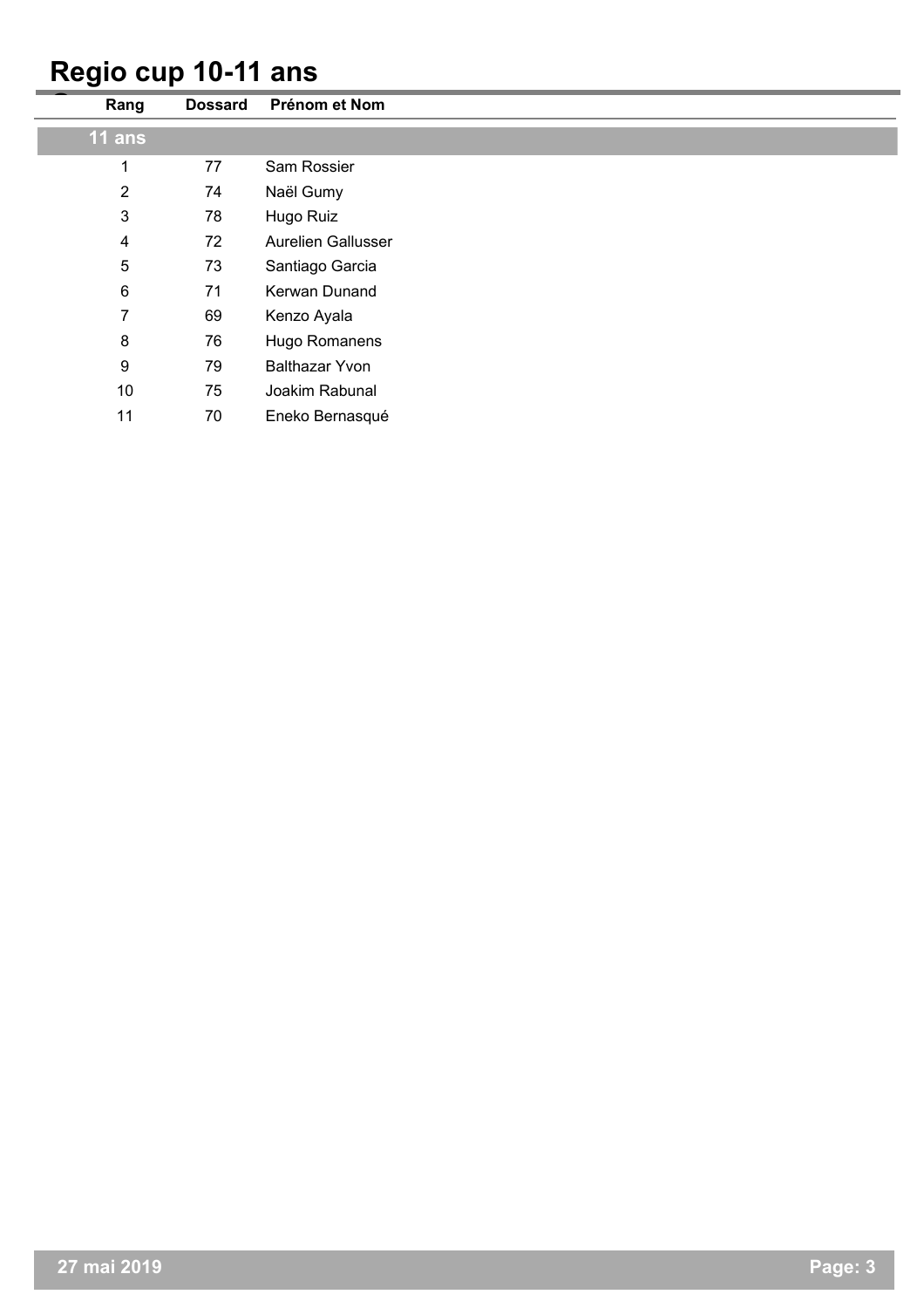#### **Regio cup 10-11 ans**

| Rang             | <b>Dossard</b> | Prénom et Nom            |
|------------------|----------------|--------------------------|
| 11 ans           |                |                          |
| 1                | 52             | Anouk Danna              |
| $\overline{2}$   | 53             | Camille Froidevaux       |
| $\mathbf{3}$     | 62             | Loane Richard            |
| 4                | 57             | Anae Kohler              |
| 5                | 51             | Allyssa Brulhart         |
| 6                | 56             | Manon Irrausch           |
| 7                | 61             | <b>Marine Nicolas</b>    |
| 8                | 64             | Lou Rubin                |
| $\boldsymbol{9}$ | 54             | Jeanne Gremeaux          |
| 10               | 67             | Lena Wegener             |
| 11               | 63             | Lea Roulié               |
| 12               | 59             | <b>Charline Marrello</b> |
| 13               | 55             | Anais Heine              |
| 14               | 60             | Felicia Morgan De Paula  |
| 15               | 68             | Lea Zanzi                |
| 16               | 66             | Mileva Venizelos         |
| 17               | 58             | Celine Lopezmalo Fischer |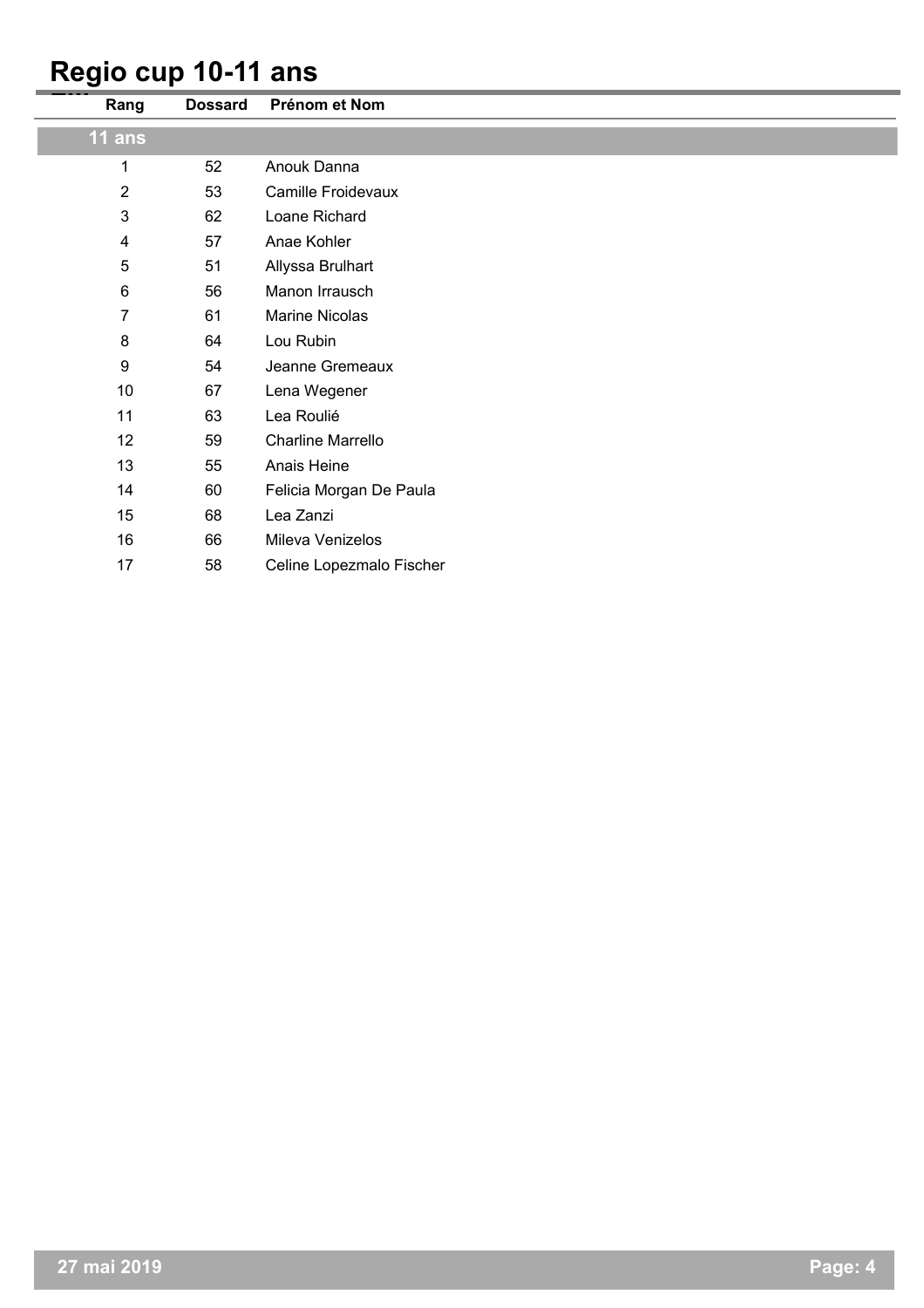### **SAUTERELLES Garçons**

| Rang           | <b>Dossard</b> | Prénom et Nom              |
|----------------|----------------|----------------------------|
| 12 ans         |                |                            |
|                | 105            | Alexis Salaun              |
| $\overline{2}$ | 106            | Maximilian Von Maillot     |
| 3              | 104            | Matteo Oppliger            |
| 4              | 102            | Etienne Meyer              |
| 5              | 108            | <b>Arthus Christen</b>     |
| 6              | 103            | Pietro Mezzavilla Ruthsatz |
| 13 ans         |                |                            |
|                | 101            | <b>Tim Girardet</b>        |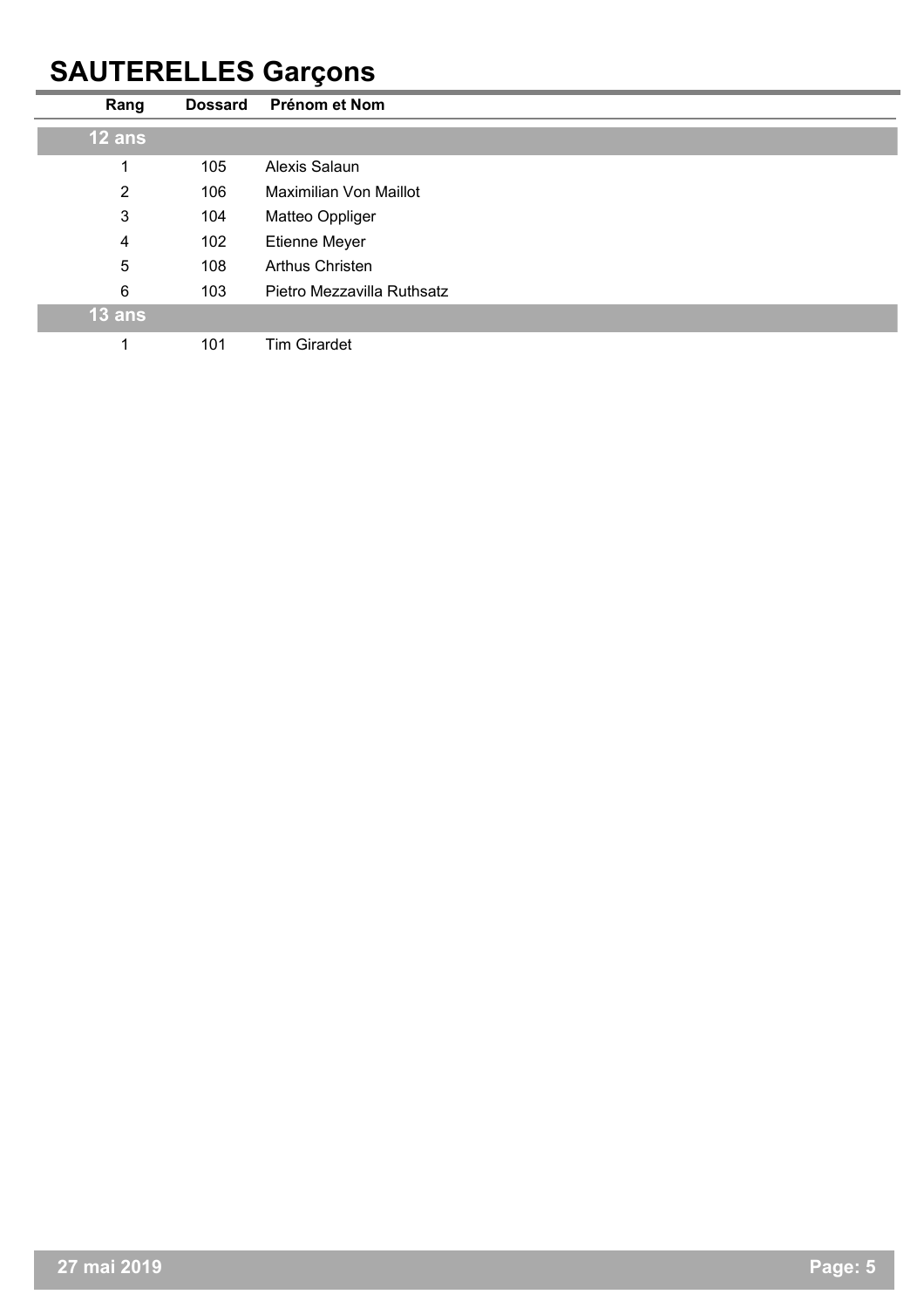### **SAUTERELLES Filles**

| Rang     | <b>Dossard</b> | Prénom et Nom        |
|----------|----------------|----------------------|
| $12$ ans |                |                      |
|          | 129            | Priscilla Wild       |
| $13$ ans |                |                      |
|          | 131            | Francesca Zenklusen  |
| 2        | 130            | Alessandra Mansfield |
| 3        | 127            | Manon Meyer          |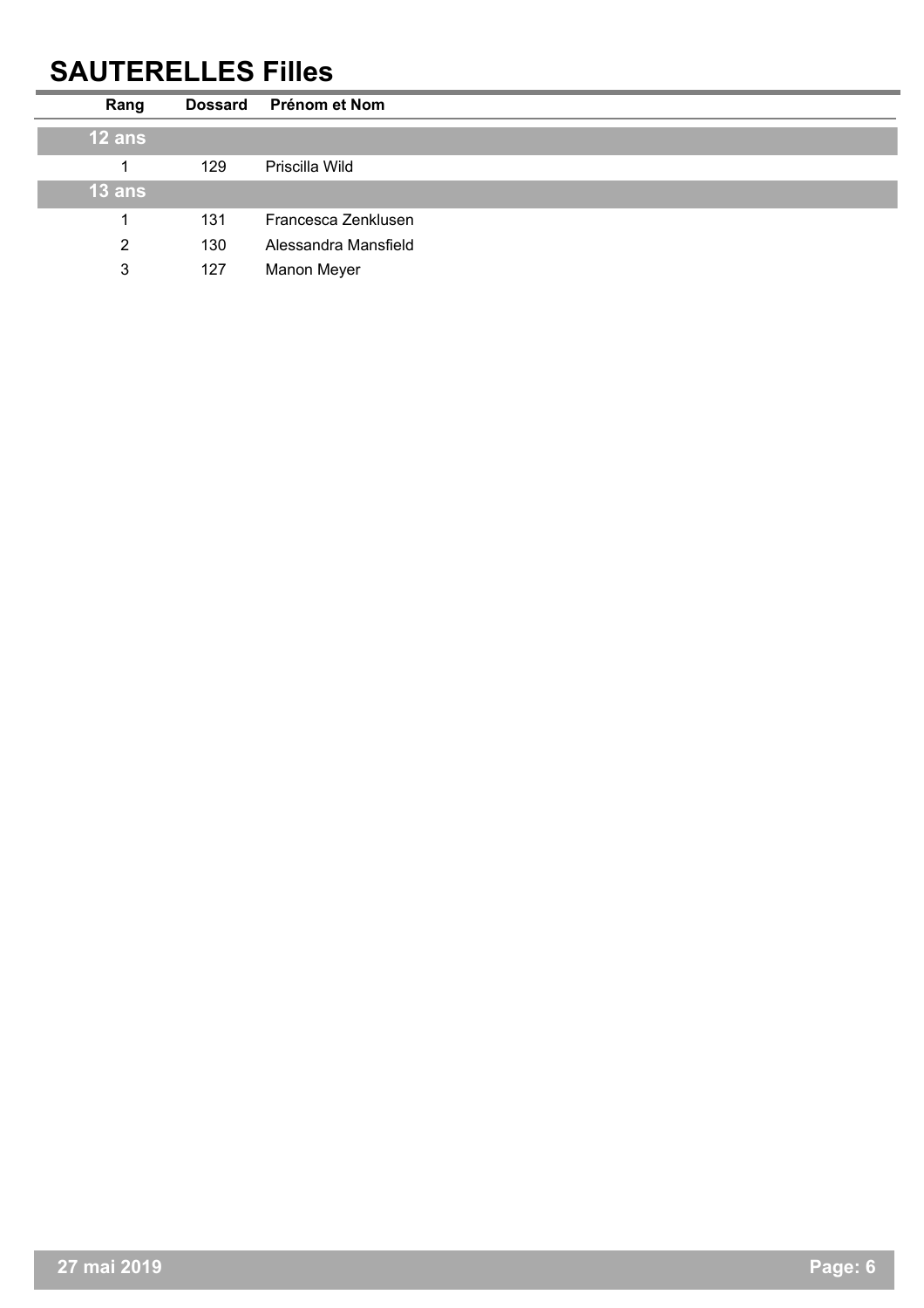### **GRILLONS Garçons**

| Rang           | <b>Dossard</b> | Prénom et Nom                |
|----------------|----------------|------------------------------|
| $10$ ans       |                |                              |
| 1              | 163            | <b>William Fasmer Barner</b> |
| $\overline{2}$ | 153            | Léo Falconnier               |
| 3              | 160            | <b>Timon Rignall</b>         |
| 4              | 167            | Estebon Huegin               |
| 5              | 154            | Lucien Falconnier            |
| $6\phantom{1}$ | 151            | Marco Carraro                |
| 7              | 155            | Valentin Gendroz             |
| 11 ans         |                |                              |
| 1              | 165            | Theotime Popea               |
| $\overline{2}$ | 156            | Lenny Jordan                 |
| 3              | 161            | Maxime Voirol                |
| 4              | 158            | Antonin Lippuner             |
| 5              | 159            | Nicolas Nowak                |
| $\,6$          | 166            | Julien Pelet                 |
|                |                |                              |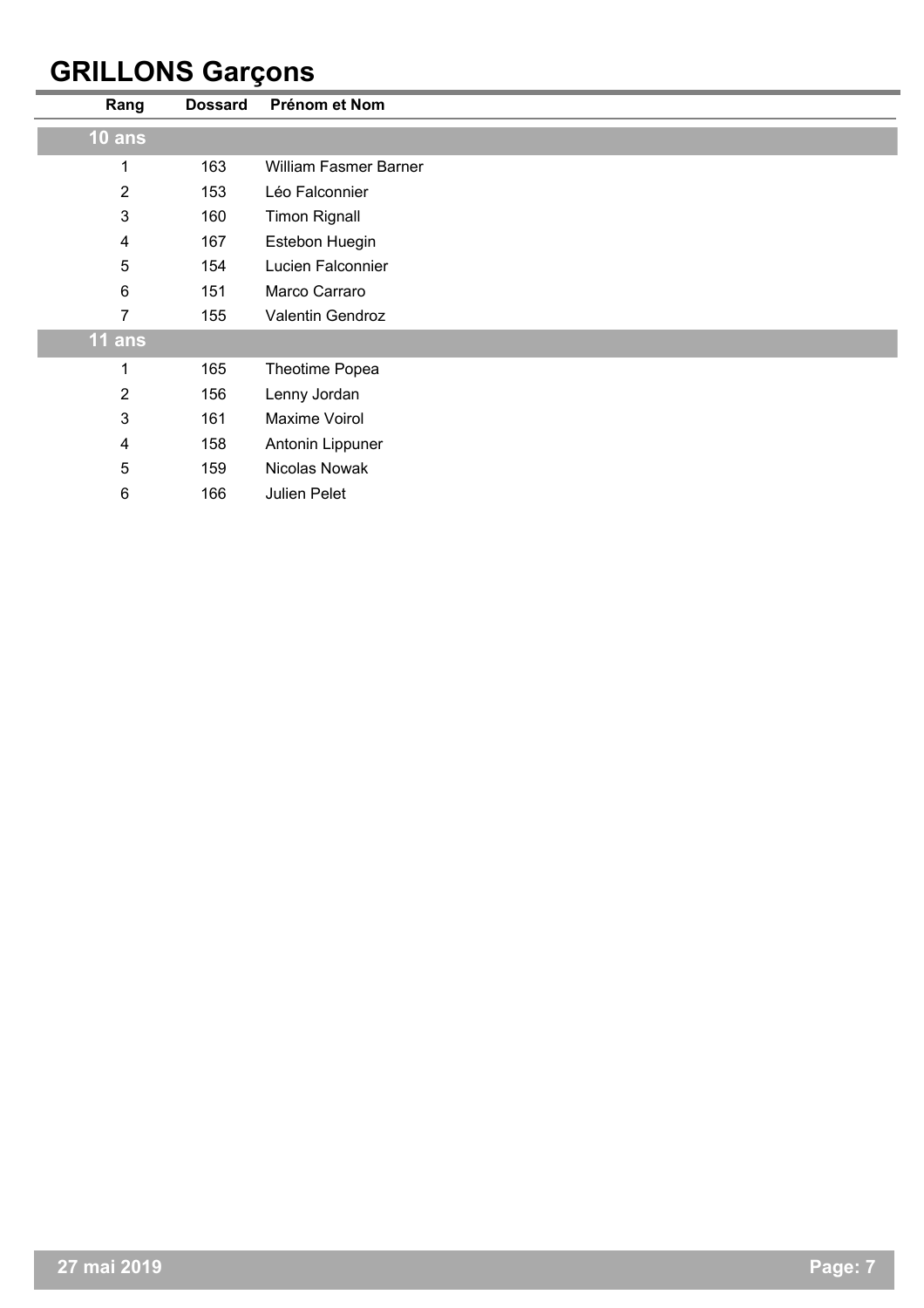### **GRILLONS Filles**

| <b>Dossard</b> | Prénom et Nom              |
|----------------|----------------------------|
|                |                            |
| 213            | Pauline Voirol             |
| 206            | Sophia Mezzavilla Ruthsatz |
| 211            | Chloé Rey                  |
| 208            | <b>Clarisse Pautz</b>      |
| 216            | Anaïa Dumoulin             |
| 212            | Ines Roman                 |
| 218            | Celia Grutter              |
| 203            | Elisa Mahéo                |
| 202            | Loïse Hegel                |
|                |                            |
| 217            | Giulia Zenklusen           |
| 204            | Amélie Mansfield           |
| 209            | Eléonore Pautz             |
| 214            | <b>Isaline Wist</b>        |
| 210            | Lisa Petitpierre           |
|                |                            |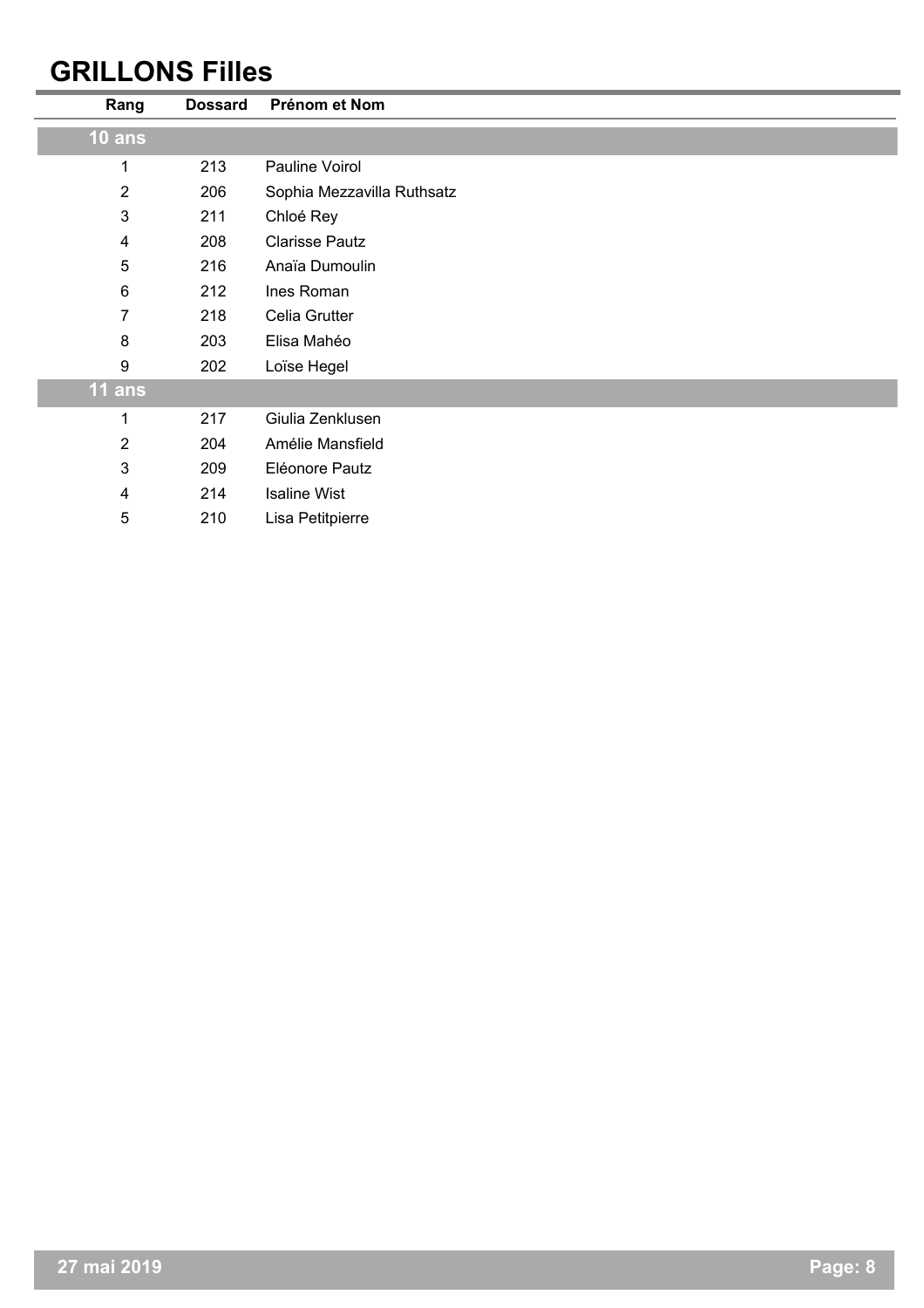# **Relais Regio cup 12-13**

| Rang           | <b>Dossard</b> | Prénom et Nom                   |
|----------------|----------------|---------------------------------|
| $13$ ans       |                |                                 |
| 1              | 260            | Triviera 12-13 Team 1           |
| $\overline{2}$ | 262            | Tri Yverdon 12-13 Team 1        |
| 3              | 263            | Red-fish Neuchâtel 12-13 Team 1 |
| 4              | 267            | Tri Team Pully 12-13 Team 1     |
| 5              | 258            | Tri Genève 12-13 Team 1         |
| 6              | 261            | Triviera 12-13 Team 2           |
| 7              | 264            | Red-fish Neuchâtel 12-13 Team 2 |
| 8              | 265            | Triclub Esra-broye 12-13 Team 1 |
| 9              | 268            | B3 Bulle Triathlon 12-13 Team 1 |
| 10             | 255            | Tri Club Yverdon 12-13 Team 2   |
| 11             | 266            | Triclub Esta-broye 12-13 Team 2 |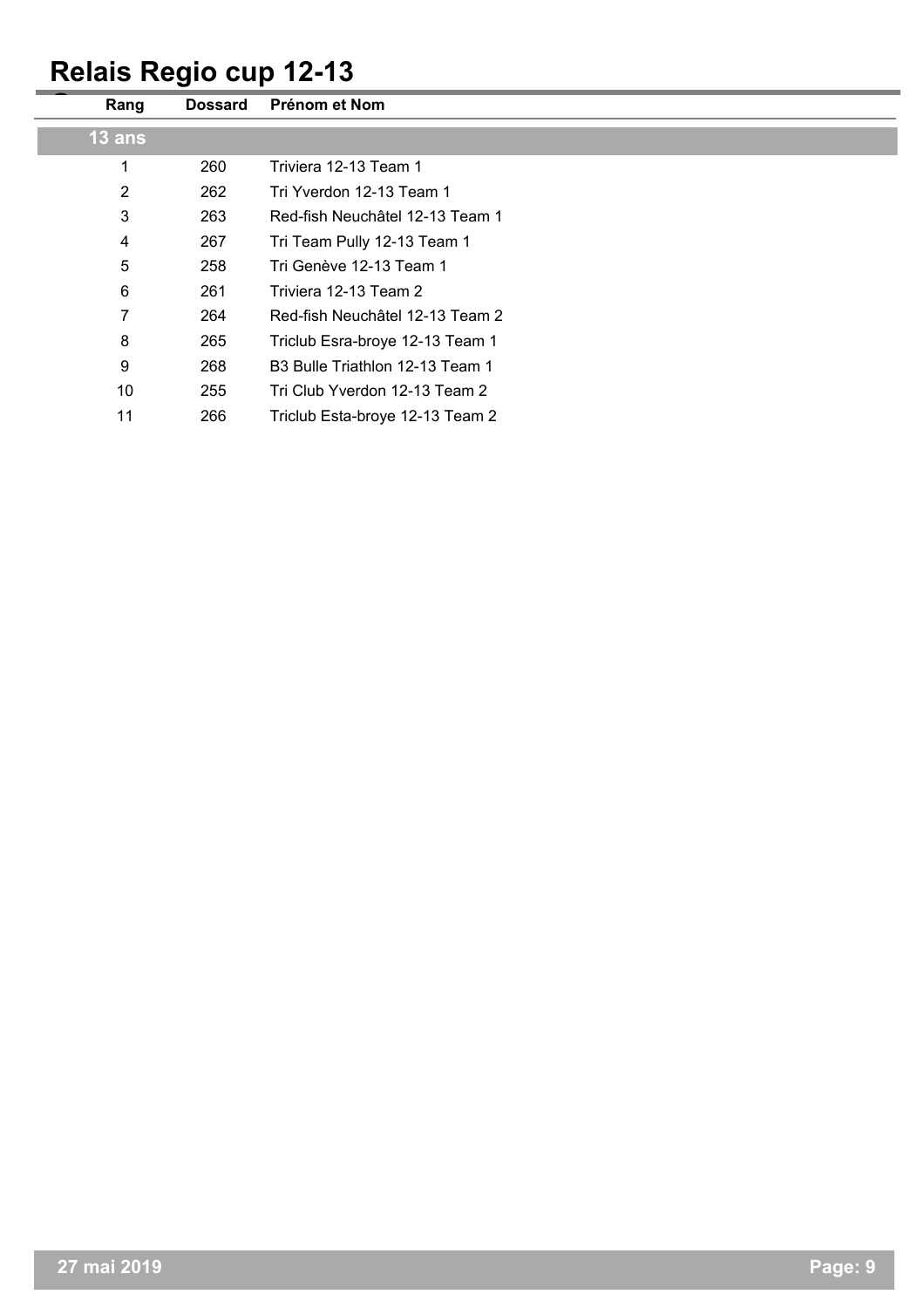# **Relais Regio Cup 10-11**

| Rang           | <b>Dossard</b> | Prénom et Nom                   |
|----------------|----------------|---------------------------------|
| $11$ ans       |                |                                 |
| 1              | 253            | Redfish Neuchâtel 10-11 Team 1  |
| $\overline{2}$ | 256            | Tri Genève 10-11 Team 1         |
| 3              | 254            | Triclub Esta-broye 10-11 Team 1 |
| 4              | 252            | Tri Team Pully 10-11 Team 1     |
| 5              | 251            | Triviera 10-11 Team             |
| 6              | 257            | Tri Genève 10-11 Team 2         |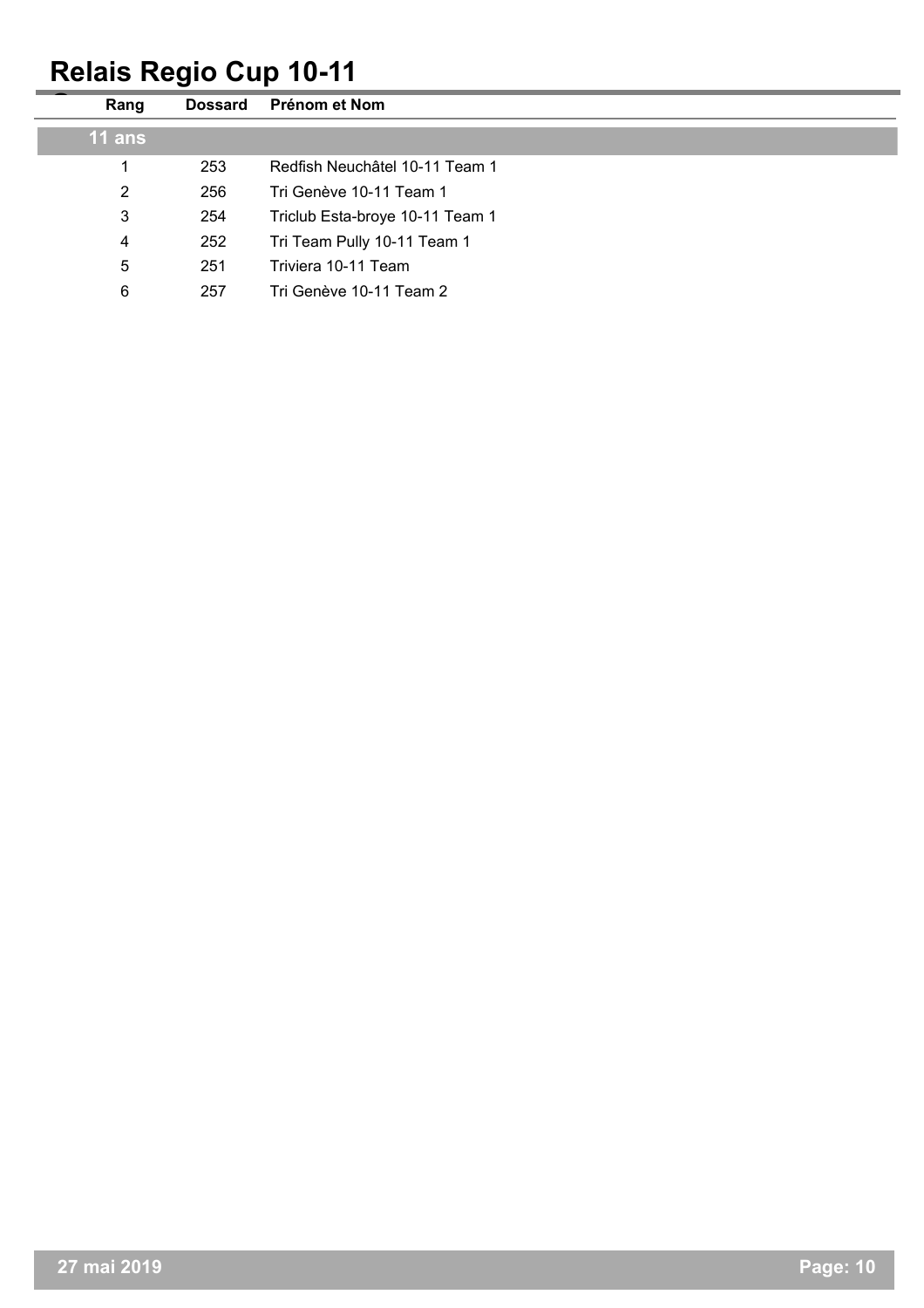### **FOURMIS Garçons**

| Rang           | <b>Dossard</b> | Prénom et Nom            |
|----------------|----------------|--------------------------|
| 8 ans          |                |                          |
| 1              | 311            | Sacha Kohler             |
| $\mathbf{2}$   | 319            | Pierrick Rey             |
| $\mathfrak{B}$ | 312            | Elliot Logan             |
| 4              | 316            | Noah Panchaud            |
| 5              | 321            | Shaï Schwab              |
| 6              | 302            | Finn Benson              |
| $\overline{7}$ | 322            | <b>Elliot Skeels</b>     |
| 8              | 315            | <b>Baptiste Olsommer</b> |
| 9              | 328            | Kenny Jordan             |
| 10             | 310            | Matteo Höwekamp          |
| 11             | 305            | Jo Cirrincione           |
| 9 ans          |                |                          |
| 1              | 325            | Gian Tenisch             |
| $\overline{2}$ | 314            | Hugo Mariethoz           |
| 3              | 303            | <b>Jules Bernais</b>     |
| 4              | 304            | <b>Thibaut Bischoff</b>  |
| 5              | 307            | Espen Foley              |
| 6              | 324            | Lorys Strebel            |
| $\overline{7}$ | 317            | Cyril Ramu               |
| 8              | 306            | Viggo Fenley             |
| 9              | 301            | Lucas Allen-warner       |
| 10             | 323            | Luca Soncini             |
| 11             | 313            | Kilian Manciana          |
| 12             | 330            | <b>Thomas Bischoff</b>   |
| 13             | 329            | <b>Gaetan Pelet</b>      |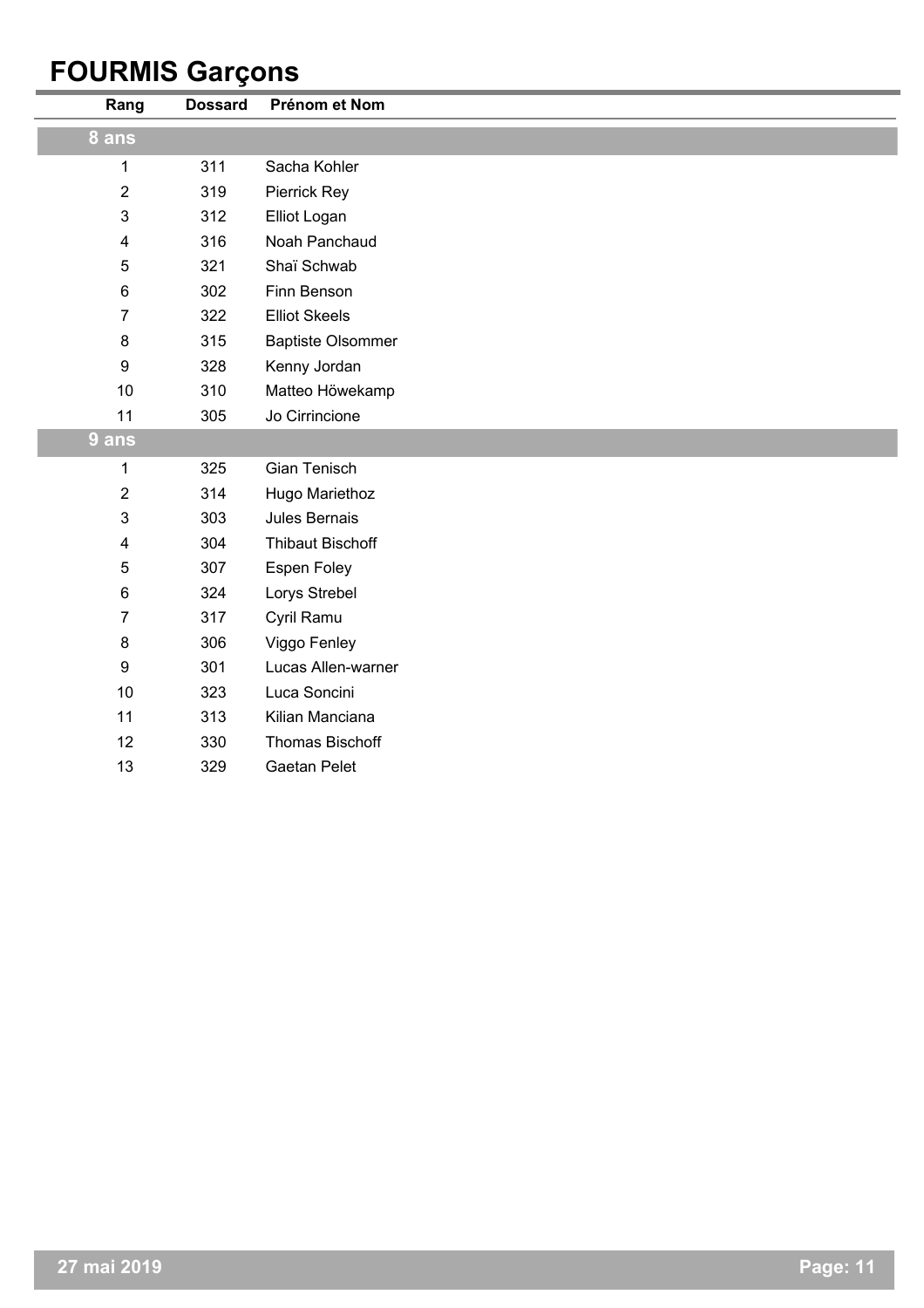### **FOURMIS Filles**

| Rang                    | <b>Dossard</b> | Prénom et Nom          |
|-------------------------|----------------|------------------------|
| 8 ans                   |                |                        |
| 1                       | 351            | Alicia Berthet         |
| $\overline{2}$          | 362            | Emma Kamerzin          |
| 3                       | 356            | Millie Coulson         |
| 4                       | 368            | Stella Ramu            |
| 5                       | 364            | Solana Miedema         |
| 6                       | 365            | Julie Pousaz           |
| $\overline{7}$          | 358            | Elsa Delahaye          |
| 8                       | 363            | Julia Levron           |
| 9                       | 359            | Irbe Evelina           |
| 10                      | 370            | <b>Emily Skeels</b>    |
| 11                      | 352            | Arianne Bischoff       |
| 12                      | 361            | Flavie Hegel           |
| 13                      | 354            | Elia Cambi             |
| 14                      | 355            | Jimena César Gutierrez |
| 15                      | 360            | Aurélie Gendroz        |
| 16                      | 374            | <b>Elodie Cuany</b>    |
| 9 ans                   |                |                        |
| 1                       | 373            | Leann Meneur           |
| $\overline{2}$          | 372            | Keira Wild             |
| 3                       | 366            | <b>Charline Raffo</b>  |
| $\overline{\mathbf{4}}$ | 357            | Mathilde Degruffy      |
| 5                       | 371            | Rafaela Valdiviezo     |
| 6                       | 353            | Tamara Emilie Bloch    |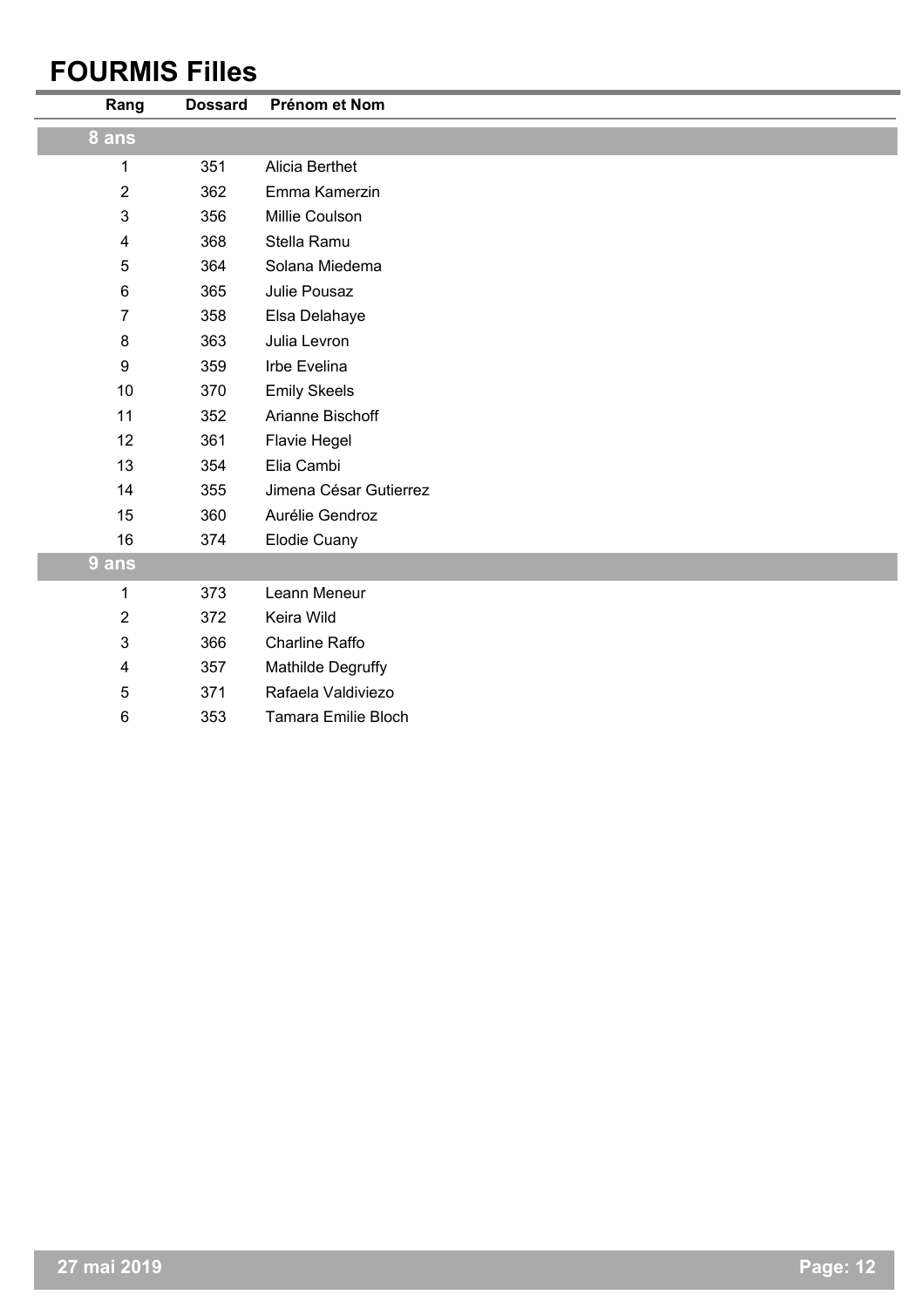### **MOUSTIQUES Garçons**

| Rang             | <b>Dossard</b> | Prénom et Nom        |
|------------------|----------------|----------------------|
| 7 ans            |                |                      |
| 1                | 403            | Jolan Degruffy       |
| $\overline{2}$   | 406            | Sascha Klibbe        |
| $\mathfrak{3}$   | 405            | Timéo Kern           |
| 4                | 409            | Alexandre Mariethoz  |
| 5                | 404            | Alexis Forney        |
| $\,6\,$          | 410            | Loïc Martins         |
| 7                | 418            | Loann Wilhelm        |
| $\bf 8$          | 412            | Léo Panchaud         |
| $\boldsymbol{9}$ | 413            | Célian Stern         |
| 10               | 414            | Emylio Strebel       |
| 11               | 416            | Maël Callinswood     |
| 12               | 415            | <b>Alexey Voirol</b> |
| 13               | 408            | Emile Maillefer      |
| 14               | 402            | Daniele De Neri      |
| 15               | 407            | Rafael Lagger        |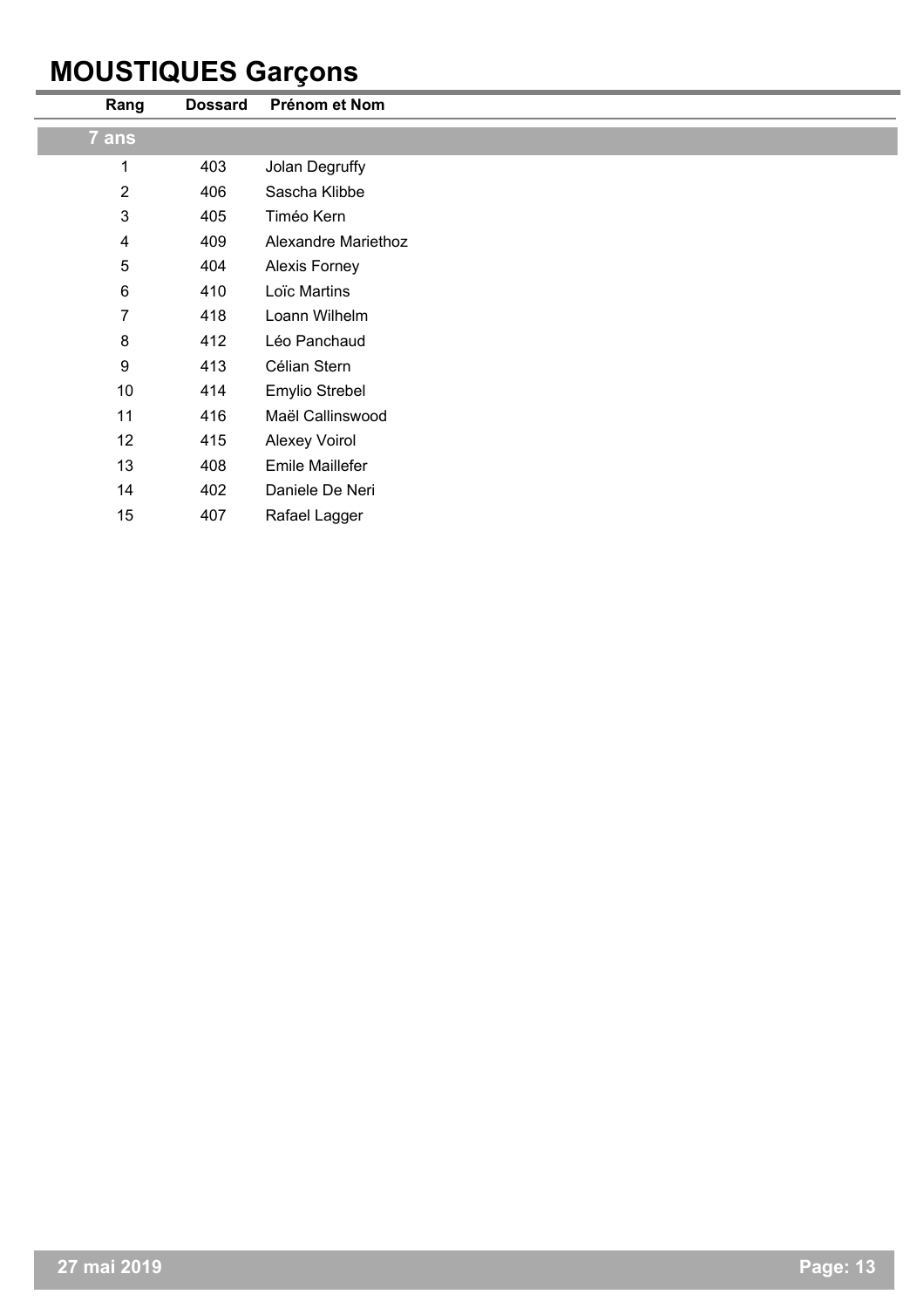### **MOUSTIQUES Filles**

| Rang           | <b>Dossard</b> | Prénom et Nom                |
|----------------|----------------|------------------------------|
| 7 ans          |                |                              |
| 1              | 427            | Emma Crespo                  |
| $\overline{2}$ | 429            | Axelle Kratzer               |
| $\mathbf{3}$   | 433            | Viktoria Sofie Fasmer Barner |
| 4              | 430            | Vassilissa Lenoir            |
| 5              | 428            | Noelie Gusse                 |
| 6              | 431            | Mélissa Panchaud             |
| 7              | 434            | Olivia Utz                   |
| 8              | 432            | Mathlide Rocher              |
| 9              | 426            | Louise Borloz                |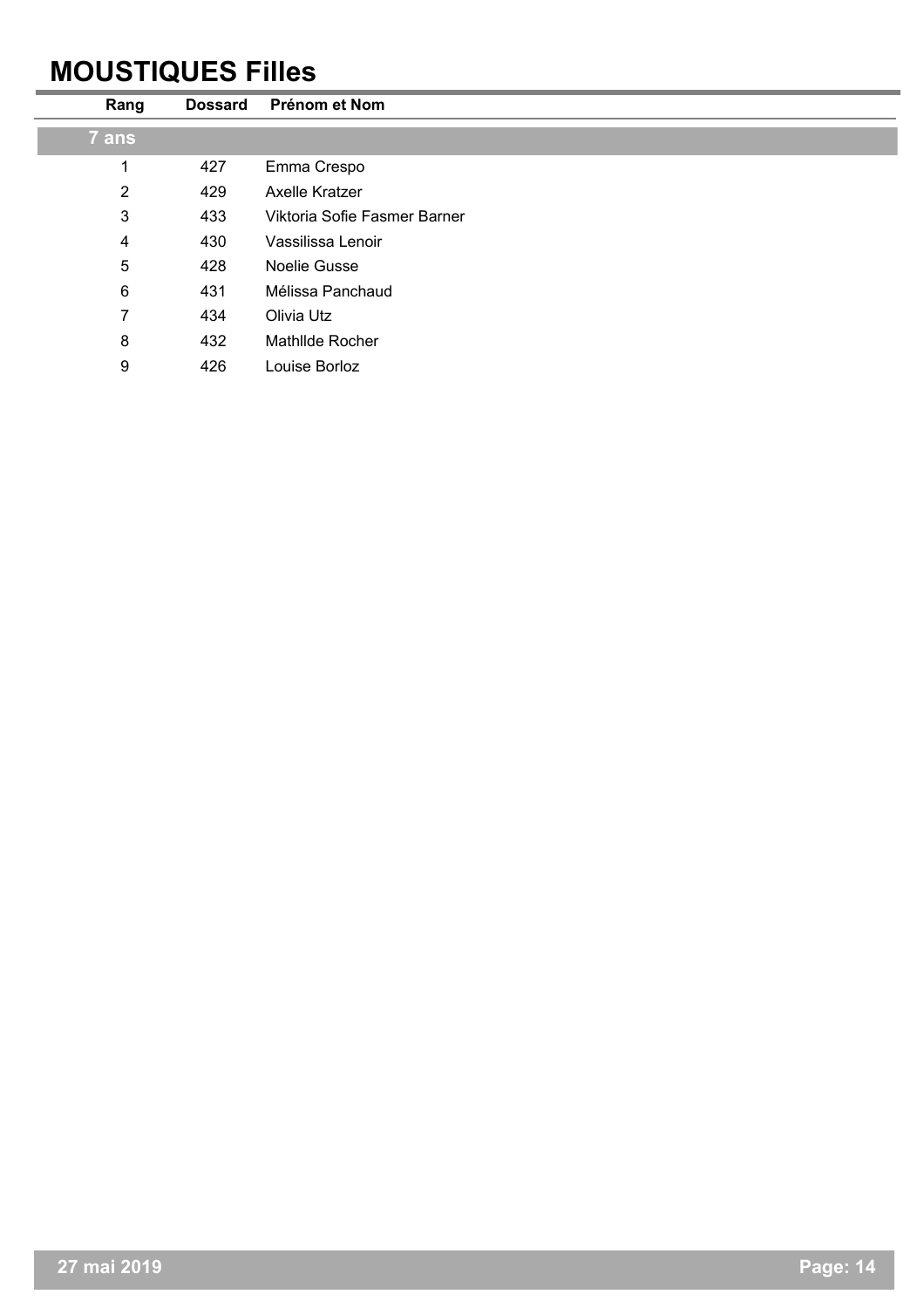### **PUCES Garçons**

| Rang           | <b>Dossard</b> | Prénom et Nom            |
|----------------|----------------|--------------------------|
| 5 ans          |                |                          |
| 1              | 463            | David Roman              |
| $\overline{2}$ | 467            | Mathieu Cuany            |
| 3              | 466            | Luca Trachsel            |
| 6 ans          |                |                          |
| 1              | 459            | <b>Thibault Hubacher</b> |
| $\overline{2}$ | 458            | Samuel Hegel             |
| 3              | 461            | Lorenz Mahéo             |
| $\overline{4}$ | 457            | Kian Guegi               |
| 5              | 464            | Noah Rudaz               |
| $\,6\,$        | 452            | Leonel Cabero            |
| 7              | 456            | Loïs Foucart             |
| 8              | 455            | <b>Thibaud Foley</b>     |
| 9              | 460            | Konstantin Lenoir        |